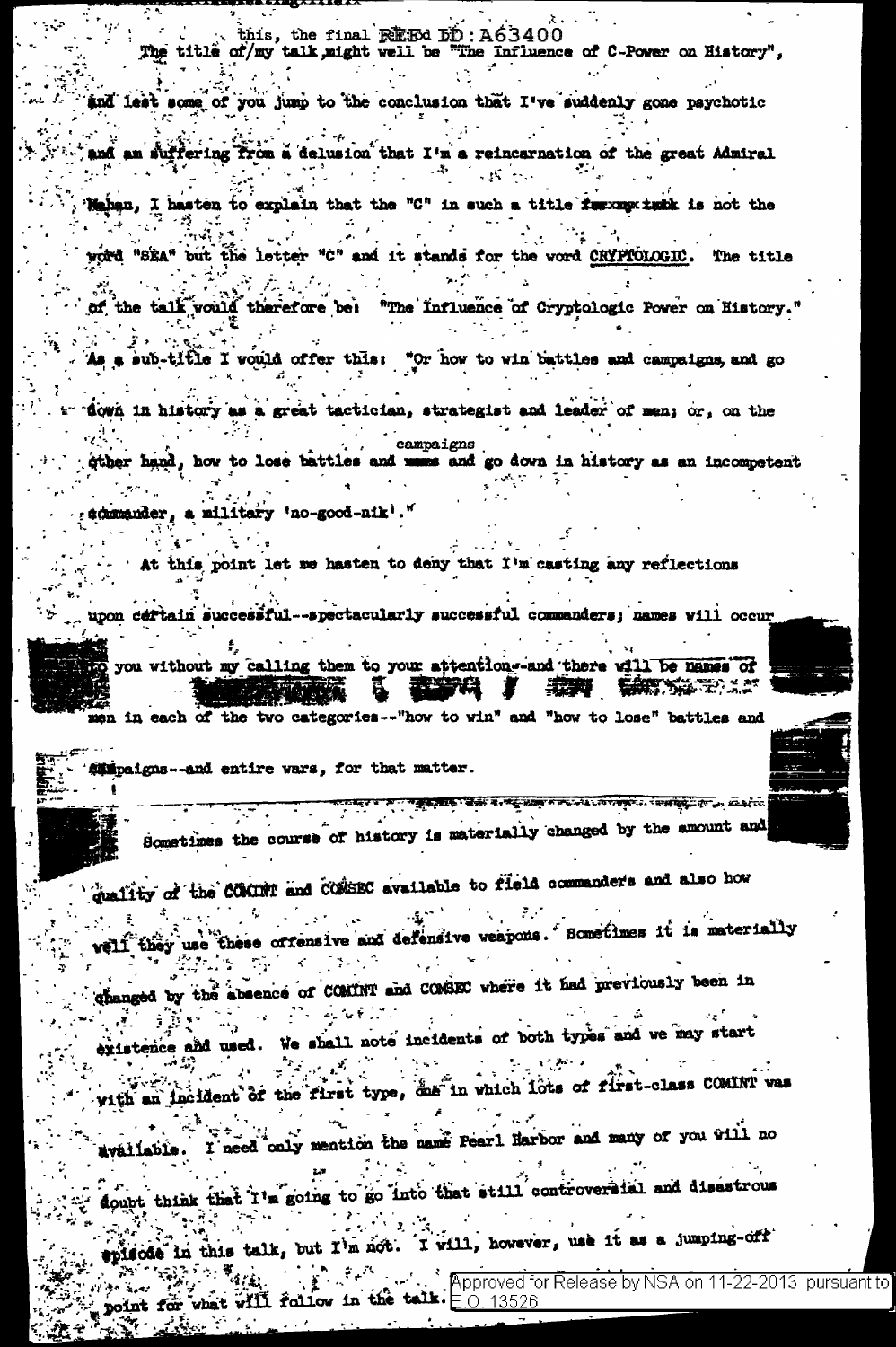## **REF ID:A63400**

commanders had COMING that what able to put what forces they had

at the gight place. It the wight that then they didn't have it-sod this

happened geveral times their forces often took a huming. In one famous or  $\mathbf{Y} = \mathbf{Z}$ 

Infamous case, the Battle of the Bulge, a serious catastrophe was barely

possibly ted because our G-2's had come to rely too heavily on COMINT, so that when

it was unavailable they seemed to lack all information or at least they felt

that lack. I said that a serious catestrophe was barely averted but even

so the losses were guite severe, as can be seen from the following:

" "According to Eisenhower's personnel officer, American losses in  $\frac{1}{2} \left( \frac{1}{2} \sum_{i=1}^{n} \sum_{j=1}^{n} \sum_{j=1}^{n} \sum_{j=1}^{n} \sum_{j=1}^{n} \sum_{j=1}^{n} \sum_{j=1}^{n} \sum_{j=1}^{n} \sum_{j=1}^{n} \sum_{j=1}^{n} \sum_{j=1}^{n} \sum_{j=1}^{n} \sum_{j=1}^{n} \sum_{j=1}^{n} \sum_{j=1}^{n} \sum_{j=1}^{n} \sum_{j=1}^{n} \sum_{j=1}^{n} \sum_{j=1}^{n} \sum_{j=1}^{n} \sum_{$ . . .

the Pattle of the Bulge totalled 73.899 men, of whom 8,697 were killed,

 $47,139$  vounded, and 21,144 missing. Over  $8,469$  of these casualties were

in the 106th Division. Because of heavy German attacks, 733 tanks and

tack destroyers were lost. Two divisions, the 28th and 1sth, were

mearly completely annihilated, although the 28th Division aid subsequently enter combat after being rebuilt."1

Robert E. Marriam, Dark December, 1947, p. 211.

In an article which is entitled "Battlefield Intelligence: the Battle of 柔美

the Bulge as a Case History", and which was published in the Feuruary 1953 issue

nt Combat Forces Journal, Hanson Baldwin said;

What happened! Why?

. "Intelligence deficiencies and an astigmatic concentrying upon our

own plans with an almost contemptuous indifference for the analy's, set the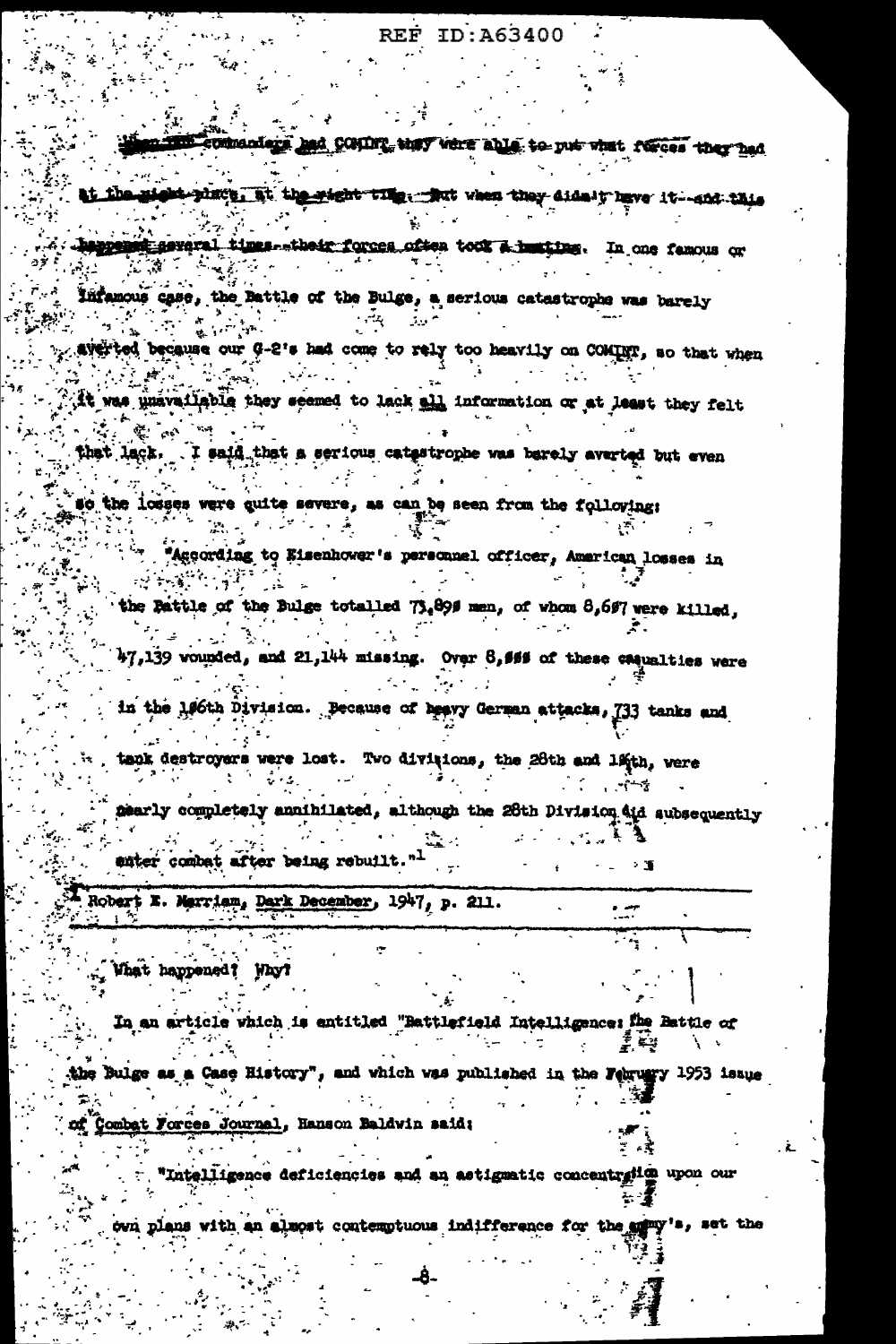## REF ID:A63400

stage in December, 1944 for the German successes in the Battle of the

Sulge--a case history in the 'dos and don'ts' of intelligence." 化碳化 新闻

Further on Baldwin said:

"""Another and more basic failure was the inadequacy of collection; we

just did not get all the facts that were available. There was a variety المحافي

of reasons for this.

"In General Sibert's words 've may have put too much reliance on

sertain technical types of intelligence, such as signal intelligence.

and we had too little faith in the benefits of aggressive and unremitting

patrolling by combat troops. We had no substitute, either, for aerial

reconnaissance when the weather was bad; and when we can up to the

Siegfried Line, our agents had great difficulty in getting through,

farticularly in the winter.'

""Dependence upon 'Magic", or signal intercepts, was major, particularly

at higher echelons; when the Germans maintained radio silence, our sources

of information were about halved."

I hope I've not tried your patience by such a lengthy preface to the real

 $\mathcal{L}^{\mathcal{L}(\mathcal{L})}$ 

Wibstance of my talk, so it's about time I got down to brass tacks, that is, to

the technical aspects of the talk.

In what I reed from TIME, the word "MAGIC" was used to refer to the  $\mathbb{R}^n$  .

information that came from the solution of German, Italian, and Japanese secret